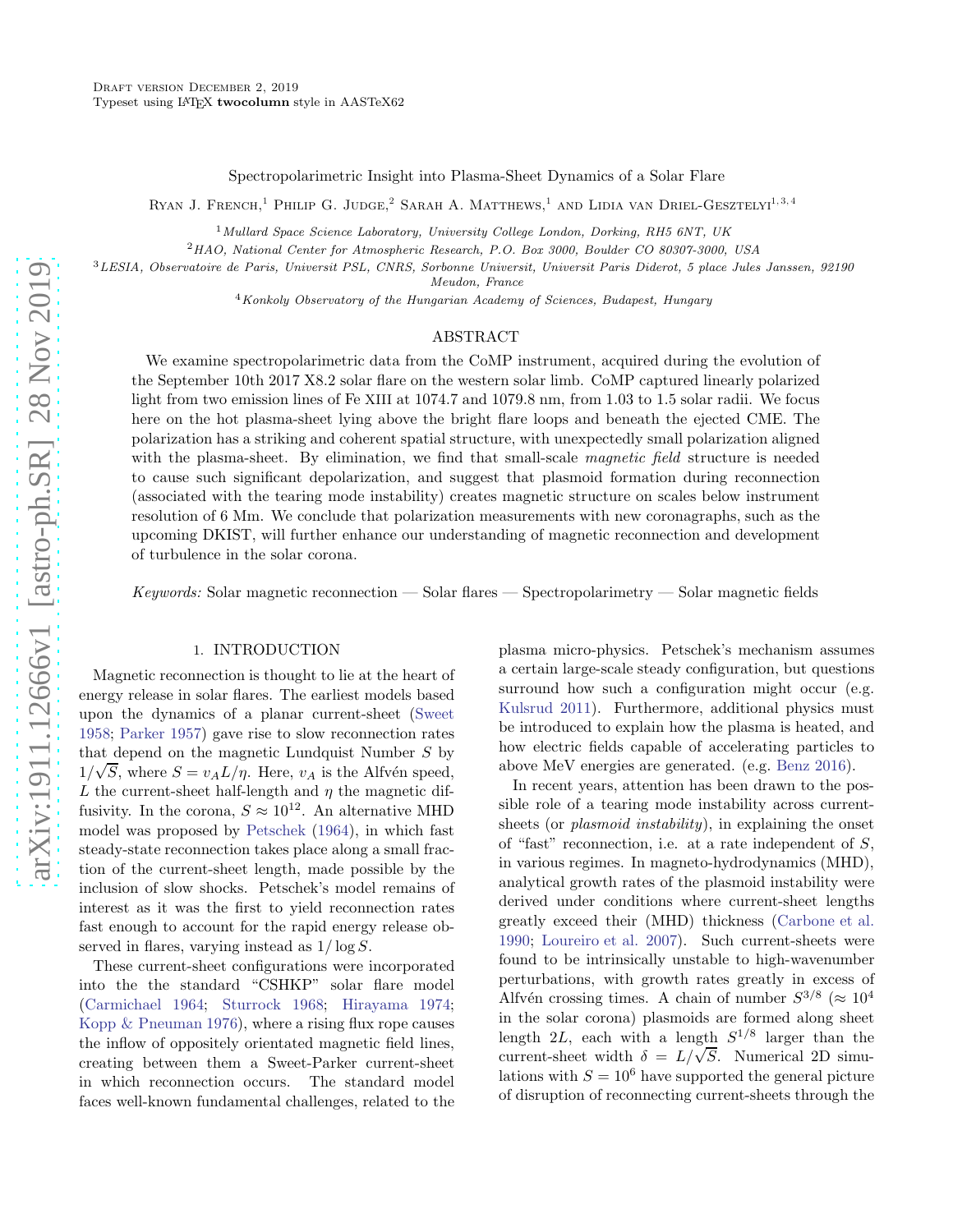2

plasmoid instability, creating a turbulent cascade with a power spectrum consistent with in-situ observations of plasma turbulence [\(Dong et al. 2018](#page-8-9)). However, theoretical work must still be guided by observations.

In this study, we present observational evidence for the presence of unobservably small magnetic structure, consistent with the plasmoid-fragmentation picture within a dynamically evolving current-sheet in the wake of a coronal mass ejection. We show that the magnitude of linear polarization is sensitive to unresolvable smallscale magnetic structures.

# 2. THE PLASMA-SHEET ASSOCIATED WITH THE SEPTEMBER 10TH 2017 FLARE

In the corona, current-sheets are predicted to occur with a width of order 10 m [\(Litvinenko 1996\)](#page-8-10), far below the observable limit of even the best coronal instruments  $(\approx 200 \text{ km})$ . However, rare sheets of hot plasma have been observed, associated with eruptive flares and appearing to be related to reconnection within a current-sheet (e.g. [Liu 2013\)](#page-8-11). These "*plasma*-sheets" are elusive and notoriously difficult to identify, most readily seen above the solar limb.

Perhaps the brightest and longest-lived plasma-sheet observation to date is associated with an X8.2-class flare on September 10th 2017 (e.g. [Long et al. 2018;](#page-8-12) [Warren et al. 2018;](#page-9-2) [Kuridze et al. 2019;](#page-8-13) [Li et al. 2018,](#page-8-14) [Cheng et al. 2018](#page-8-15); [Longcope et al. 2018](#page-8-16); [Gary et al.](#page-8-17) [2018;](#page-8-17) [Morosan et al. 2019\)](#page-8-18). The flare and coronal mass ejection erupted from AR 12673 on the western solar limb, observed across the spectrum by multiple spacebased and ground-based instruments. Fortuitously, the CoMP instrument obtained polarization data of the plasma-sheet, and although the plasma-sheet has been well studied, no analysis of its polarized light has been published.

Important earlier studies of intensity images and spectra include that of [Warren et al.](#page-9-2) [\(2018](#page-9-2)). They used Extreme ultraviolet (EUV) Imaging Spectrometer (EIS) [\(Culhane et al. 2007\)](#page-8-19) and Atmospheric Imaging Assembly (AIA) [\(Lemen et al. 2012\)](#page-8-20) data to study the spectroscopic evolution and structure of the plasma-sheet. Using temperature sensitive EIS lines, they calculated a mean plasma-sheet temperature of 15-20 MK. It was deduced that the plasma-sheet must be heated by processes originating from magnetic reconnection, as is consistent with the CSHKP model.

[Li et al.](#page-8-14) [\(2018\)](#page-8-14) and [Warren et al.](#page-9-2) [\(2018](#page-9-2)) investigated non-thermal broadening of spectral lines within the plasma-sheet, finding non-thermal velocities as high as  $200 \text{ km s}^{-1}$ . The highest line widths (measuring velocities of plasma superposed along the line-of-sight,

or "LOS") were seen first at the base of the plasmasheet, later they shifted to higher altitudes. The broad lines were hypothesized to indicate small-scale turbulent velocity fluctuations from plasmoid fragmentation during reconnection. In support of this idea, [Cheng et al.](#page-8-15) [\(2018\)](#page-8-15) analyzed the plasma-sheet plane-of-sky (POS) outflows and find a power-law spectrum of fluctuations in wavenumber space consistent with a turbulent cascade of energy toward smaller scales.

Thus, while there is indirect evidence for the presence of instabilities in the plasma-sheet of the September 10th 2017 flare, none of the evidence has provided clear insight into the nature of the plasma-sheet's magnetic field and its role in onset of turbulence. More direct observations of the magnetic field may be a crucial clue to our understanding magnetic reconnection in this and similar events.

#### 3. OBSERVATIONS

The September 10th 2017 flare originated from AR 12673 on the western limb, peaking at 16:06 UT. In this study we use observations from the High Altitude Observatory (HAO) Coronal Multi-channel Polarimeter (CoMP), between 17:07:50 and 20:10:36 UT. The CoMP instrument has an aperture of 20 cm and uses a coronagraph to observe the low corona from ∼1.03 to 1.5  $R_{\odot}$ . CoMP measures the intensity and linear polarization (Stokes I,Q,U) of infrared Fe XIII 1074.7 nm and 1079.8 nm lines, with a formation temperature of ∼1.5 MK. 48 of the 62 available observations occurring between 19:44:36 and 20:10:36 UT measured the Fe XIII lines centered at three wavelengths, each through a filter of roughly Gaussian shape (FWHM of  $1.3 \text{ Å}$ ), with a 4.35′′ spatial sampling and 30 second cadence. CoMP observing times are shown in the left panel of Figure [1.](#page-2-0)

The K-Cor instrument at the Mauna Loa Solar Observatory also observed the event, measuring white light polarization (pB) from 1.05 to 3  $R_{\odot}$  over the same observing duration as CoMP. K-Cor has a lower resolution than CoMP (spatial sampling of 5.64′′) but a higher cadence of 15 s.

EUV observations by AIA onboard the Solar Dynamics Observatory (SDO) provide context, with a higher cadence ( $\sim$  12 seconds) and considerably higher spatial resolution (0.6′′). The plasma-sheet is most visible in the 193 Å passband, measuring both Fe XXIV and Fe XII emission. Given the plasma-sheet's high temperature, most of the observed emission is likely from the 20 MK Fe XXIV line. Despite its high temperature, the plasmasheet is also seen in cooler AIA passbands, such as 211  $\AA$  [\(Warren et al.](#page-9-2) [\(2018\)](#page-9-2)), dominated by plasma closer to 2 MK. In AIA 193 Å, the plasma-sheet is clearly visible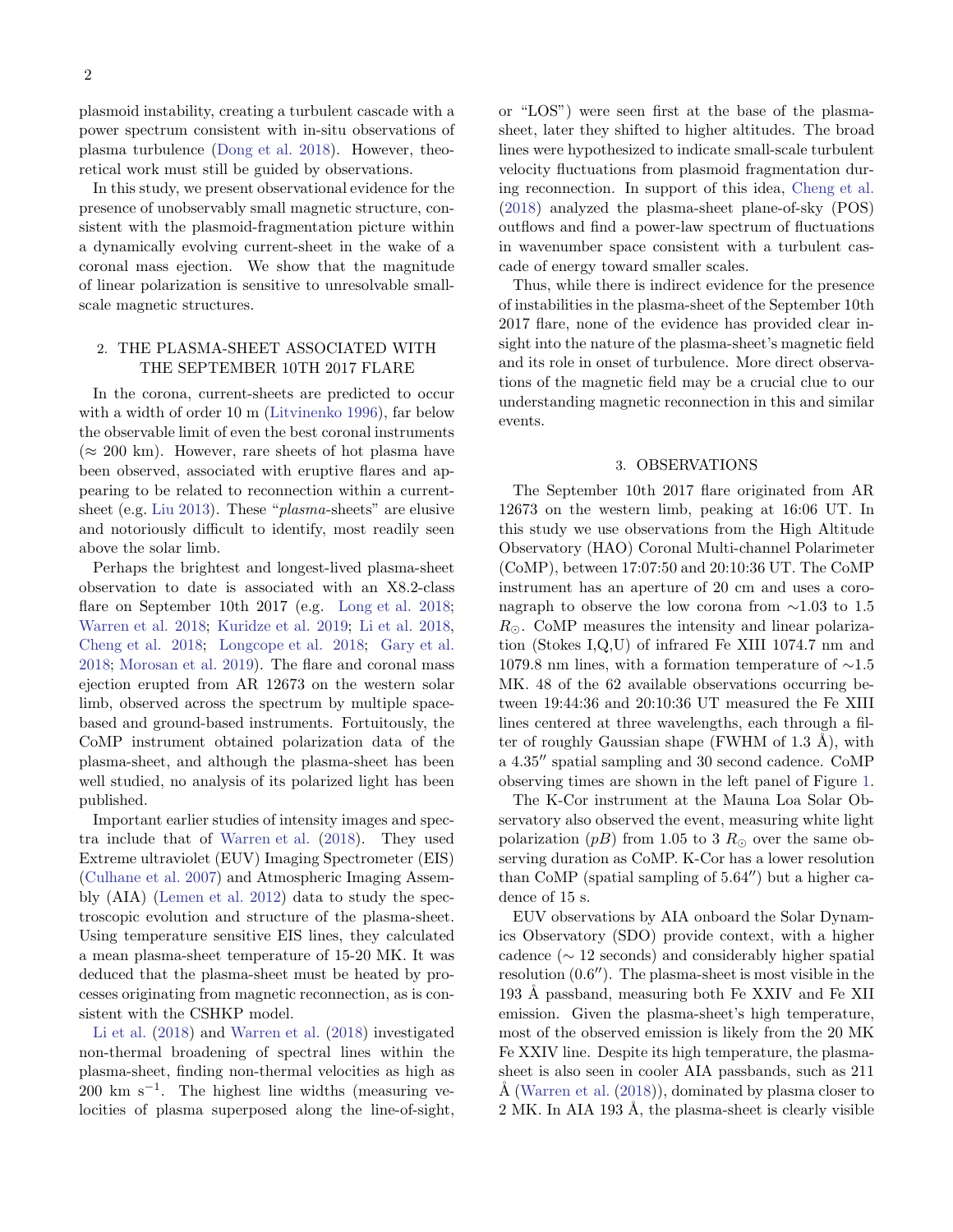AIA 193 Å Intensity GOES−15 X−ray Flux  $10^{-3}$ 1000 10−4 500 Y (arcsec) CoMP observations begin CoMP observations begin  $\sum_{5}^{\infty}$  10<sup>-5</sup> CoMP observations end 0 CoMP observations end High cadence<br>observations begin −500 10−6 −1000  $10^{-7}$ 15:00 18:00 21:00 00:00 03:00 −1000 −500 0 500 1000 X (arcsec) Time (10−Sep−17)

<span id="page-2-0"></span>Figure 1. Left: GOES-15 X-ray flux for the flare, displaying CoMP observing times. Right: Location of the plasma-sheet FOV used in this study.

from 16:06 to beyond 20:30 UT. Therefore, although the higher cadence CoMP observations start 2 h 38 m after the flare peak, the plasma-sheet is still visible in EUV observations during this time. This is much longer than the Alfv<sup>en</sup> crossing time, which is just a few minutes for a magnetic field strength of 10G.

Figure [2A](#page-3-0) shows  $AIA$  193 Å observations of the plasma-sheet, averaged over the CoMP observing period and processed using the Multi-Gaussian Normalisation (MGN) technique (Morgan  $&$  Druckmüller [\(2014](#page-8-21))). In this image, the plasma-sheet is seen as the bright horizontal structure, located above the saturated flare loop. A diffraction pattern from saturated intensities is also visible, as a faint cross emanating from the flaring region. The location of this field of view (FOV) is shown in Figure [1B](#page-2-0).

#### 4. SPECTROPOLARIMETRY

Linearly polarized radiation is created by the scattering of anisotropic radiation from the solar surface by coronal plasma. The anisotropic radiation generates unequal populations of magnetic sub-states, (atomic polarization), dependent on the local thermal and magnetic conditions of the plasma [\(Charvin 1965\)](#page-8-22). The atomic polarization of Fe XIII is, to within a few percent, proportional to the factor  $3\cos^2\theta_B - 1$ , where  $\theta_B$  is the angle between the magnetic field vector and direction of the center of the incident radiation (equation 45 of [Casini & Judge](#page-8-23) [\(1999\)](#page-8-23), [Judge](#page-8-24) [\(2007](#page-8-24))). Emission from a complex atom excited by anisotropic radiation must be computed from a solution to the statistical equilibrium equations. The term  $3\cos^2\theta_B - 1$  is the leading order

angular factor in the radiative excitation of atomic sublevels for each transition. [Judge](#page-8-24) [\(2007\)](#page-8-24) demonstrated that for multiple levels in an atomic model, the linear polarization arising from sub-level populations follow this term within a few percent for typical M1 transitions. This is because incident solar radiation is strongest in the optical and infrared wavelengths where the M1 transitions are found. The polarization can be destroyed by isotropic processes, including collisions by a sufficiently high density of thermal electrons and protons.

The emitted radiation is linearly polarized by a factor proportional to the amount of atomic polarization, therefore varying as

$$
P \propto 3\cos^2\theta_B - 1.\tag{1}
$$

For a radial magnetic field, the magnetic field vector is parallel to incident radiation ( $\theta_B = 0$ ) and linear polarization is at a maximum. For a tangential magnetic field, atomic polarization becomes negative. The atomic polarization passes through zero as  $3\cos^2\theta_B = 1$ , at the 'Van Vleck' angle  $\theta_B = \theta_{VV} = 54.74^{\circ}$ . Because we have no prior knowledge of  $\theta_B$  relative to  $\theta_{VV}$ , the change in sign of atomic polarization leads to a well-known 90◦ ambiguity in determining the POS projection of magnetic field direction.

CoMP measures the two components of linear polarization relative to a fixed reference direction, as well as total unpolarized intensity (Stokes U, Q and I respectively). Combining these, we calculate fractional linear polarization through,

$$
P = \sqrt{U^2 + Q^2}/I. \tag{2}
$$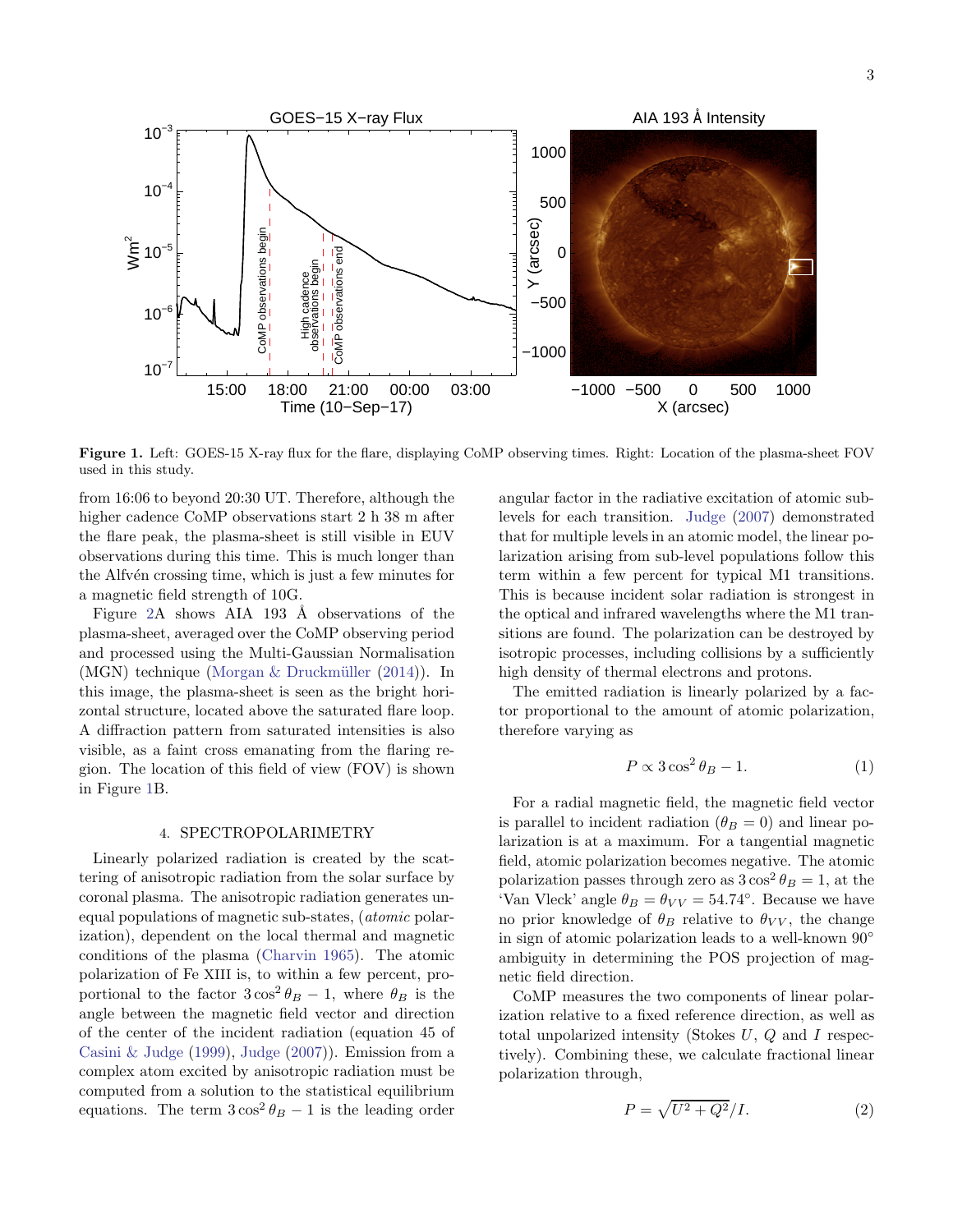

<span id="page-3-0"></span>Figure 2. A) Normalized AIA 193 Å intensity. Curved white line marks position of the CoMP occulting disk. B) AIA 193Å cross-section of intensity along the dashed green line in adjacent panel. C) CoMP 1074.7 nm I D) CoMP 1074.7 nm cross-section of I, along the dashed green line in adjacent panel. E) CoMP 1074.7 nm  $P$ . Red lines are polarization vectors, with length proportional to  $-1/\log(P)$ . F) CoMP 1074.7 nm cross-section of P, along the dashed green line in adjacent panel. G) CoMP  $1074.7$  nm azimuth angle θ, relative to the radial direction. White lines show the corresponding polarization vectors. H) CoMP  $1074.7$  nm cross section of  $\theta$ , along the dashed green lines in adjacent panel. CoMP images have an overlaid artificial-occulter to increase sharpness at image edge.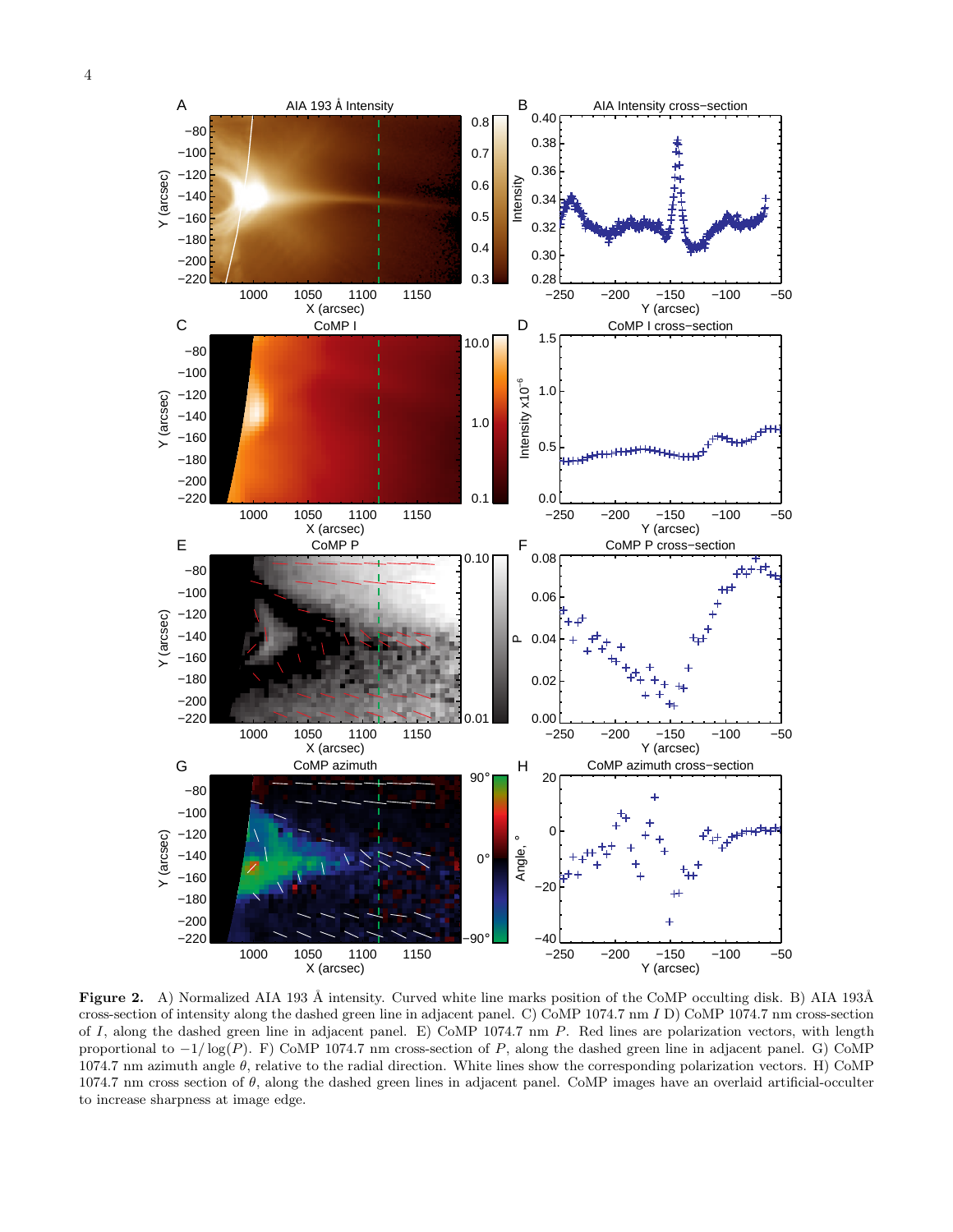We can also use Stokes U and Q to calculate the azimuth angle of the polarization vector in the POS,

$$
\theta = \frac{1}{2}\arctan\left(\frac{U}{Q}\right).
$$
 (3)

While  $\theta$  is determined by U and Q measurements, the corresponding polarization vector has the 90◦ ambiguity to magnetic field lines, either parallel, perpendicular, or undetermined depending on whether the actual (unknown) angle  $\theta_B$  is greater than, smaller than or equal to  $\theta_{VV}$ . The polarization vector is not a physical "vector" but a line with a magnitude and azimuth.

The corona is optically thin to infrared radiation. Therefore, every observation involves integration over the LOS. Variations in  $\theta_B$  along the LOS lead to a superposition of different polarization vectors (weighted by the local plasma density), causing a reduction of P.

### 5. ANALYSIS

Figure [2A](#page-3-0) shows the time-averaged intensity of AIA 193 Å emission, sampling hot Fe XXIV emission, from 18:00 - 20:00 UT. During this period, the plasma-sheet dimmed, but with no significant variation to its shape. The plasma-sheet appears as a near-horizontal structure, stretching out from the top of the flare loop arcade  $(X \approx 1020'')$ . A cross-section through the plasma-sheet places the plasma-sheet centroid at  $Y \approx -145''$  (Figure [2B](#page-3-0)).

In comparison, Figures [2C](#page-3-0) and E respectively show intensity  $I$  and linear polarization  $P$  of cooler Fe XIII 1074.7 nm emission. All CoMP data shown are "level 2" data products from an improved pipeline from early October 2019 (de Toma and Galloy, private communication).

The images were calculated using the mean of 46 CoMP I,  $Q$  and  $U$  measurements from 19:44:36 to 20:03:06 UT (later images were excluded due to poorer seeing from passing cloud). Fe XIII 1074.7 nm emission comes from plasma around ∼1.5 MK, in contrast to AIA 193 Å at  $\sim$ 1.2 and 20 MK. With clear emission in the post-flare loop-top, the absence of strong Fe XIII intensity in the plasma-sheet is striking. The AIA 211  $\AA$  and 193 Å channels do show the plasma-sheet at the later times CoMP observed, but emission is weaker and more diffuse than at earlier phases.

The fractional linear polarization P reveals a prominent dark triangular structure with a yet smaller dark structure underneath, just above the limb. The latter feature aligns with the bright flare looptop in the AIA image. The triangular feature however, overlies the bright region over the looptops. These two regions both have  $P < 0.01$ . Above the dark triangular structure, aligned roughly along the AIA plasma-sheet emission, there is a broad, dark region, positioned radially from the top of the overlying structure to the west-most edge of the CoMP FOV. A cross section through the region shows a significant drop in polarization (Figure [2F](#page-3-0)), despite no clear I signature at the same location (Figure [2D](#page-3-0)). Here, we see a broad gradual drop in polarization down to  $P < 0.01$ , from values of  $P \approx 0.055$  and 0.075 either side of the feature. Despite being  $\sim$  10 times broader than the structure observed in AIA 193 Å, minimum P occurs at approximately the same location as peak AIA 193 Å emission.

[Cheng et al.](#page-8-15) [\(2018](#page-8-15)) examined the structure in whitelight with the K-Cor instrument, measuring the plasmasheet to be 2.5 times larger in polarized brightness  $(pB)$ than seen in AIA 193 Å. This difference may be related to the dependencies of EUV and  $pB$  intensities on plasma density n as  $n^2$  and  $n^1$  respectively. Fe XIII emission theoretically depends on  $n^{\alpha}$ , where  $\alpha$  is closer to 1 than 2 owing to radiative excitation and some collisional depopulation.

Polarization Azimuth angles  $\theta$  are shown in Figure [2G](#page-3-0). The color map shows angle  $\theta$  relative to the local radial, and white lines plot the vectors associated with this angle. Plotted vector length is proportional to  $-1/\log(P)$ . Polarization vectors are also shown in Figure [2E](#page-3-0). The polarization vectors are close to radial above and below the plasma-sheet, and apparently trace the outline of the flare loops and overlaying magnetic field. Beneath this region, azimuth angles are near tangential to the solar surface. Such behavior is unusual, as azimuth angles normally flip by 90° after crossing  $\theta_{VV} \approx 54^{\circ}$ . It can occur under conditions where there is a particular symmetry along the LOS.

Taking a cross-section of polarization azimuths across the sheet, we see the angles moving from  $-20°$  to  $0°$ , interrupted by a large dip to  $-30°$ . The peak of the azimuth drop is at the same location as maximum AIA 193 Å emission and minimum Fe XIII polarization. This may be a measurement artifact, as noise in  $U$  and  $Q$ increase as P decreases.

## 6. INTERPRETATION

Linear polarization is created throughout the solar corona. There are only two mechanisms by which linear polarization can be reduced. Firstly, collisions by thermal particles can locally destroy atomic polarization. Secondly, integrations along the LOS and across the POS can both reduce the net polarization observed, dependent on  $\theta_B$ . At least one of these processes must be responsible for the significant and broad drop in polarization observed across the plasma-sheet.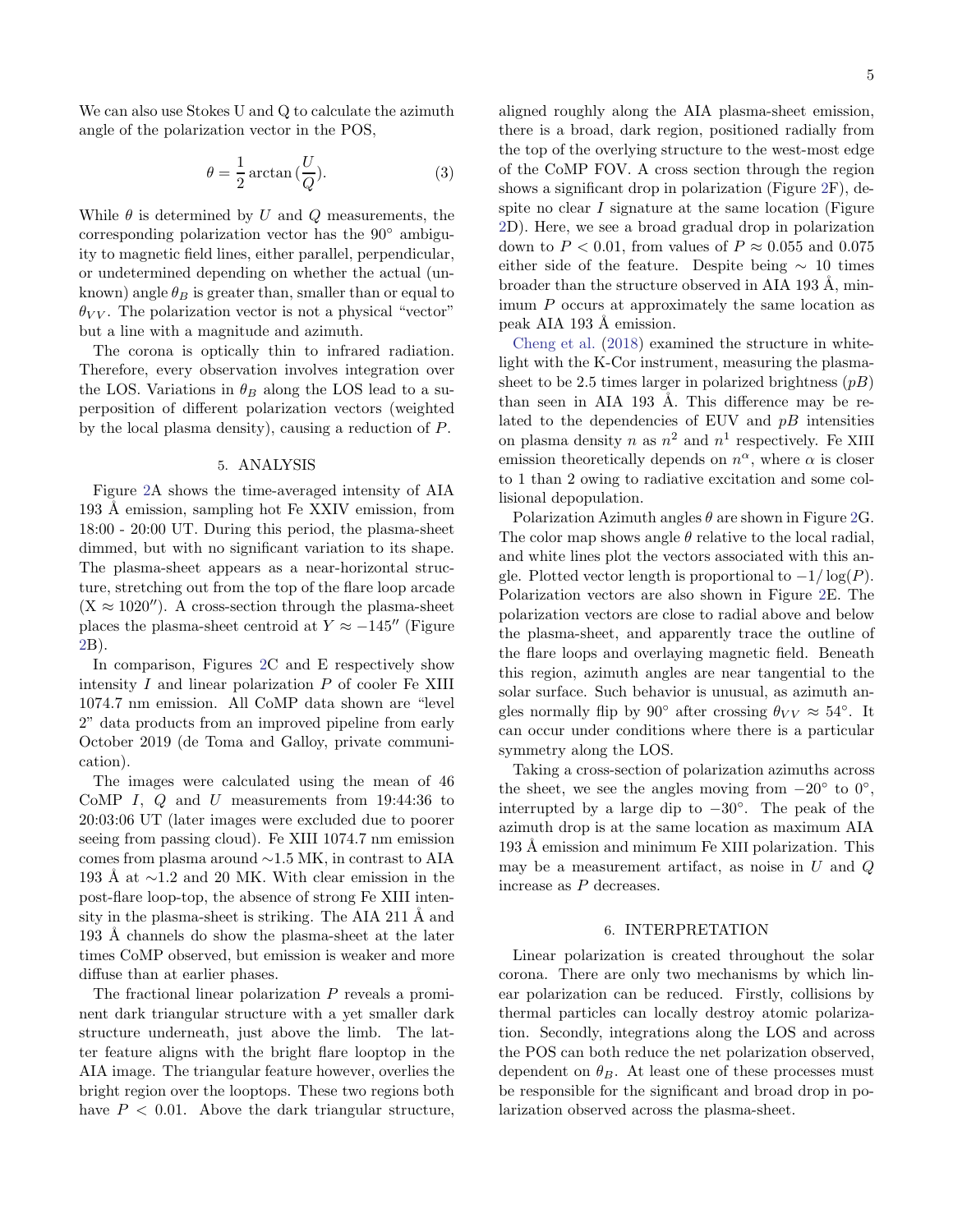

<span id="page-5-0"></span>Figure 3. Top) Theoretical density curve for Fe XIII 1074.7 to 1079.8 nm intensity ratio. The dashed lines mark the measured ratio at 1050′′ above the limb, with corresponding density at this location. Middle) Time averaged K-Cor polarized brightness  $(pB)$  observations from 18:00 - 19:30 UT, with units B/Bsun. Blue dashed line marks the location of the cross-section in the panel below. Bottom) Variation in  $pB$  along the plasma-sheet.

## 6.1. Collisions

To determine if collisions are responsible for removing polarization in the plasma-sheet, we must estimate the density of the region. The CoMP Fe XIII 1074.7 nm and 1079.8 nm lines are a density sensitive pair. We used the Coronal Line Emission (CLE) program [\(Judge & Casini](#page-8-25) [2001\)](#page-8-25) to determine the relationship between the line intensity ratio and electron density (at 1.5 MK). The 1079.8 nm emission is weak, extending only to the base of the plasma-sheet at  $\sim$  1050″. At this height, we calculate an electron density at 1.5 MK of  $2.8 \times 10^8$  cm<sup>-3</sup>, based on an intensity ratio of 0.27 (Figure [3\)](#page-5-0).

At higher altitudes, this density is likely even lower. We can demonstrate this by measuring the change in total electron density with height, as it is proportional to the polarized brightness  $pB$  measured by K-Cor (Figure [3\)](#page-5-0).  $n_e$  varies as

$$
n_e \approx \frac{pB}{6.65 \times 10^{-25} 0.11 \ell},\tag{4}
$$

where  $\ell$  is the integration length along the LOS [\(Orrall et al. 1990](#page-8-26)).

At an altitude of 1115'',  $pB = 0.5 \times 10^{-6}$ . Therefore, if l is greater than the observed plasma-sheet width  $w \approx 5$ Mm,  $n_e < 1.4 \times 10^{10}$  cm<sup>-3</sup>. Assuming  $\ell \approx 30$  Mm [\(Cheng et al. 2018\)](#page-8-15),  $n_e \approx 2 \times 10^9$  cm<sup>-3</sup>. These densities are not high enough to destroy atomic polarization via collisions. We therefore conclude that this is unlikely the cause of low linear polarization in the plasma-sheet.

## 6.2. Magnetic field structure within the plasma-sheet

Levels of linear polarization are dependent on magnetic field structure and orientation. The approach of P to zero for angles near  $\theta_{VV} \approx 54^\circ$  suggests that the small values of  $P$  can be accounted for either by a large-scale field close to this angle, or by a more structured field in the POS and/or LOS that contains a mix of angles  $\theta_B$ .

The morphology of the dark triangular structure in P (Figure [2E](#page-3-0)) strongly suggests that the Van Vleck effect is operating at the edge of the arcade field, as magnetic field lines wrap around the large-scale current systems producing them. Such magnetic null lines are commonly seen in calculations and data (e.g. [Judge et al.](#page-8-27) [2006;](#page-8-27) [Gibson et al. 2017\)](#page-8-28). However, the geometry of a Sweet-Parker plasma-sheet, with a magnetic field direction close to radial, is incompatible with continuous Van Vleck nulls produced in this fashion. Such a configuration is shown in Figure [4A](#page-6-0), modeled in CLE as an infinitely long laminar current-sheet. Here, we see almost no drop in polarization (Figure [4B](#page-6-0)). Therefore, the levels of P measured by CoMP are inconsistent with a laminar Sweet-Parker current-sheet in the standard eruptive flare model.

Small-scale magnetic structures, such as plasmoids or a turbulent magnetic field (formed perhaps as a result of current-sheet instabilities), naturally lead to variations in  $\theta_B$ . These structures would therefore cause an overall reduction in  $P$ , especially if unresolved. To explore such an effect we made simple numerical models using CLE to compare with observations. These simple calculations (Figure [4\)](#page-6-0) show polarization levels P and corresponding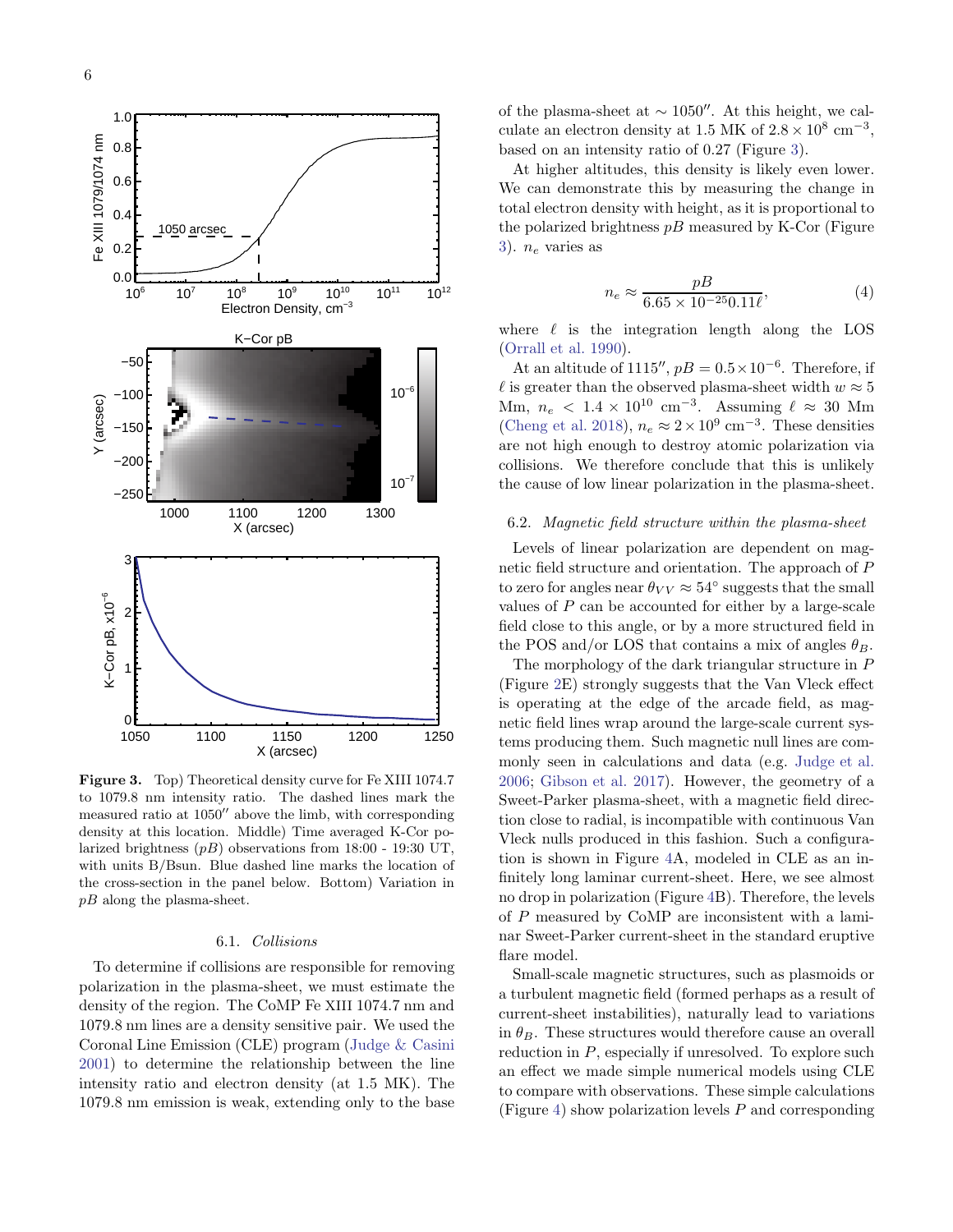

<span id="page-6-0"></span>**Figure 4.** Maps of linear polarization  $P$  for plasma-sheet models, with associated cross-sections. CoMP occulting disk position is marked by the red curved line, and polarization vectors as red dashes. Cross-section locations are marked by the blue and green dashed lines, corresponding to the plot color of the cross-section. Models show: AB) Laminar plasma-sheet, with magnetic field parallel to the sheet direction. CD) Potential field model generated from infinite LOS line currents placed at unresolvable intervals along the plasma-sheet, combined with a sub-surface dipole. This represents plasmoid reconnection within the current-sheet. EF) The same potential field model as above, but with currents placed at resolvable distances. GH) Nonphysical plasma-sheet with a randomly orientated field, analogous to plasma turbulence.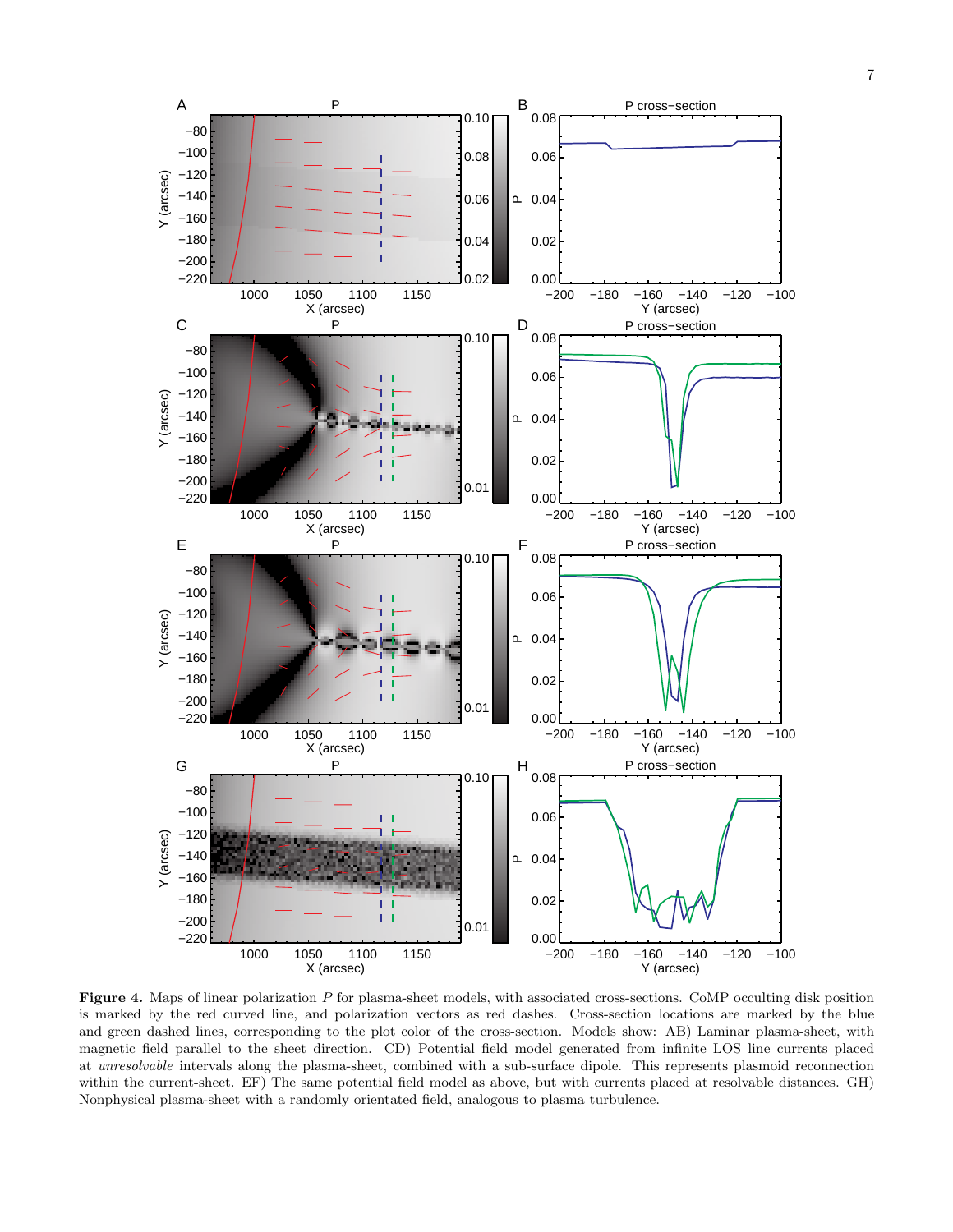polarization vectors. Each case utilizes a similar geometry to CoMP observations, with the plasma-sheet centered around the line  $y = -0.073''x - 67.53''$ . Sample polarization cross-section profiles are also shown. The models assume that the plasma contributing mostly to the emission is confined to a narrow region within  $10^{-2}R_{\odot}$  of the POS, to avoid LOS cancellations, and thus to highlight effects of POS magnetic structure.

Our "plasmoid" models (Figures [4](#page-6-0) C&E) consist of infinite LOS line currents (placed at intervals along the plasma-sheet), combined with the potential field generated from a sub-surface dipole. This 2D configuration is the simplest representation of what might constitute a series of magnetic islands formed by the plasmoid instability in the POS.

Figures [4C](#page-6-0)&E show calculations of plasmoids with sizes below and above the resolvable limit respectively. In both cases, the interaction between the plasma-sheet edge and surface dipole form a black "V-shaped" structure, where field lines trace an angle close to the Van Vleck angle. The V-shapes occur here as magnetic field lines wrap around the line currents placed along the LOS within the plasma sheet. This is unlikely the cause of the similar structure in CoMP observations however, as the model relies on the infinite line currents to form this feature. Our primary region of interest is the plasmasheet above this region.

In the unresolvable plasmoid model (Figure [2C](#page-3-0)), polarization drops to a minimum of  $P \approx 0.01$  (Figure [2D](#page-3-0)). The resolved plasmoid case (Figure [2E](#page-3-0)) has much more variation in  $P$  along the plasma-sheet however, varying greatly between the plasmoid edge and center. In this resolvable case, minimum polarization is calculated as  $P \approx 0.005$ .

In addition to the plasmoid models, we calculated an un-physical model of a randomly orientated field configuration running along the plasma-sheet, again with plasma within  $10^{-2}R_{\odot}$  of the POS (Figure [4G](#page-6-0)). Across this structure, we calculate a drop in polarization of to  $P \approx 0.015$ . In this case, using a random field structure imitates the signal of physical fields which, when integrated over finite volumes, contain the same distribution of vector magnetic fields.

Although these models are relatively simple, they provide an analogue for the polarization levels CoMP might observe for representative magnetic topologies. In both the plasmoid and random field cases, magnetic field orientation is shown to be capable of reducing polarization to that observed in this event. With future observations (given an adequate signal-to-noise and integration time), spectropolarimetric measurements can provide observational constraints for the theoretical nature and scale of magnetic substructure in the corona.

## 7. DISCUSSION

In summary, polarization data from CoMP seem to demonstrate three properties:

- 1. A broad and gradual reduction of linear polarization across the plasma-sheet, with lowest amplitudes at the sheet center.
- 2. No clear increase in IR intensity, in contrast with EUV emission.
- 3. Coherent and large 'V-shaped' structures of low polarization below the plasma-sheet, reminiscent of the Van Vleck nulls clear in earlier calculations. [\(Judge & Casini 2001\)](#page-8-25)
- 4. Near-tangential polarization vectors beneath the plasma-sheet, roughly aligned with the aforementioned dark 'V-shaped' structures.

The near-tangential polarization seen under the plasma-sheet is certainly unusual, as near-radial polarization is found far more frequently (e.g. [Arnaud & Newkirk](#page-8-29) [1987\)](#page-8-29). This is potentially a LOS integration effect through the plasma, canceling out only radial components of polarization. This could perhaps provide information on the large-scale field structure under the plasma-sheet, but is an area of future study and does not effect the conclusions drawn in this paper.

Although our simple plasmoid models can produce the minimum polarization levels observed by CoMP in the September 10th 2017 flare, they do not replicate the gradual and wide drop in the polarization structure, significantly broader than EUV observations of the plasmasheet. Recent sophisticated calculations suggest a natural explanation, consistent with the observed behavior of P across the sheet [\(Stanier et al. 2019](#page-8-30)). Cascades of plasmoids caused by fragmentation of finer and finer current-sheets diffuse from modeled plasma-sheets much faster than the plasma itself. We might expect this to produce a similar polarization signature to that observed by CoMP in the later phases of this event. It may also explain in part why the sheet was essentially invisible in the measured Fe XIII intensity, but visible in P. We speculate that if CoMP had started observing at the start of the flare, we would have observed a polarization structure of similar width to observed intensity, broadening as the process calculated by [Stanier et al.](#page-8-30) [\(2019](#page-8-30)) evolves.

## 8. CONCLUSIONS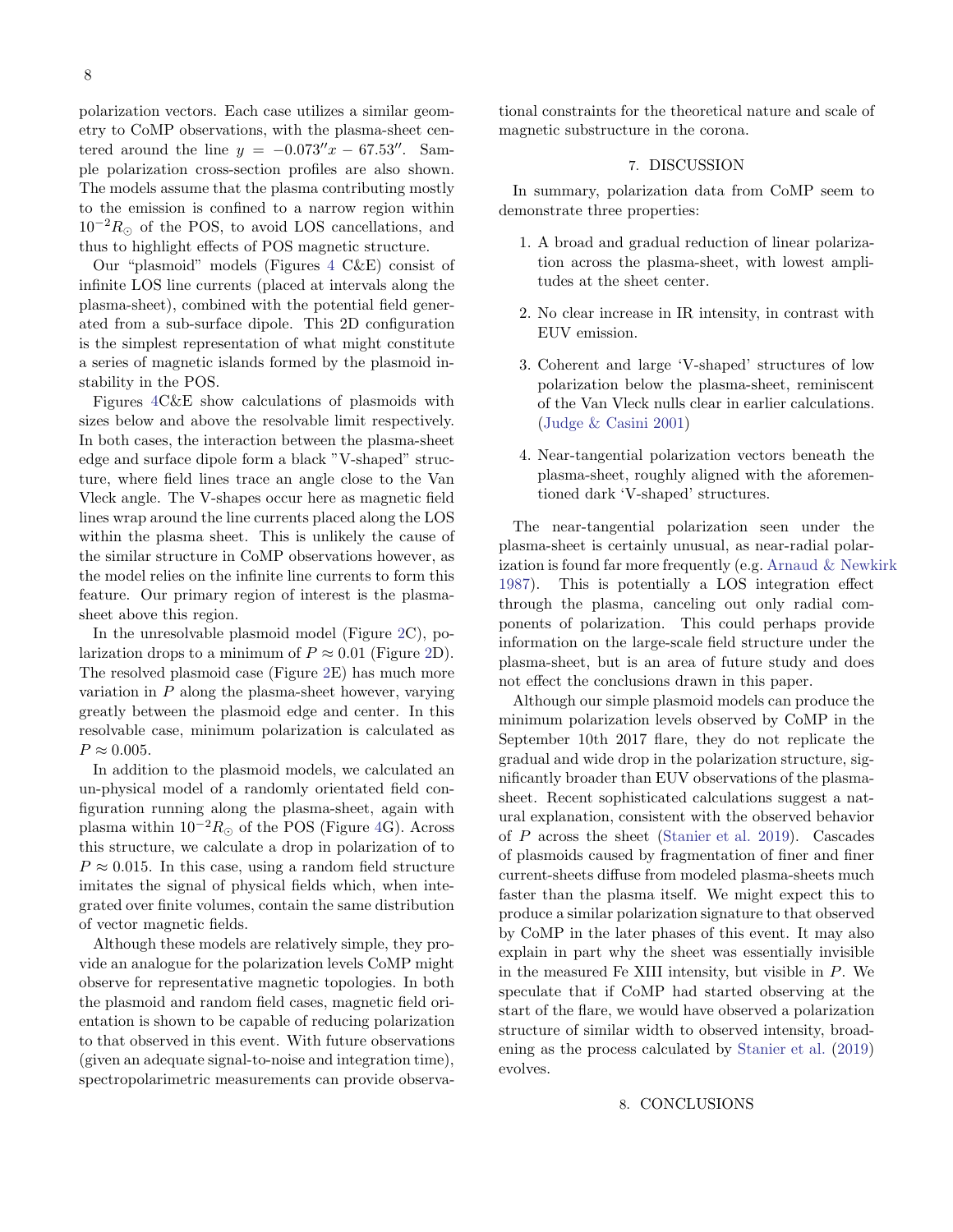We find that the drop of linear polarization measured by CoMP in the September 10th 2017 flare is consistent with the presence of plasmoids and turbulent fluctuations in the magnetic field. While previous work has focused upon spatially resolvable features in images of the dynamic corona, we have shown that linear polarization can serve as measure for random magnetic structure on sub-resolution scales. Our method provides a diagnostic to analyze the fragmentation of current sheets through the plasmoid instability, which creates a cascade of energy associated with magnetic-field fluctuations toward smaller scales, well below observable limits.

Our work is consistent with theoretical work suggesting the links between current-sheet dynamics, plasmoid fragmentation, and a turbulent cascade of energy associated with magnetic-field fluctuations.

We anticipate that the start of observations with DKIST will provide data of the necessary quality to further disentangle the intriguing physics discussed here. In particular, a spectrograph (in contrast to the CoMP filtergraph), could further explore the mystery of why  $P$ is clearly related to the plasma-sheet but  $I$  is not.

R.J.F. thanks the STFC for support via funding from the PhD Studentship, as well as NCAR for funding visits to the High Altitude Observatory via the Newkirk Fellowship. The National Center for Atmospheric Research is sponsored by the National Science Foundation. CoMP data services were provided by MLSO. LvDG and SAM are partially funded under STFC consolidated grant number ST/S000240/1. The authors would also like to thank Daniel Verscharen for his helpful thoughts on theoretical plasma physics.

# REFERENCES

- <span id="page-8-29"></span>Arnaud, J., & Newkirk, G., J. 1987, A&A, 178, 263
- <span id="page-8-6"></span>Benz, A. O. 2016, Living Reviews in Solar Physics, 14, 2
- <span id="page-8-7"></span>Carbone, V., Veltri, P., & Mangeney, A. 1990, Physics of Fluids A, 2, 1487
- <span id="page-8-2"></span>Carmichael, H. 1964, NASA Special Publication, 50, 451
- <span id="page-8-23"></span>Casini, R., & Judge, P. G. 1999, ApJ, 522, 524, doi: [10.1086/307629](http://doi.org/10.1086/307629)
- <span id="page-8-22"></span>Charvin, P. 1965, Ann. Astrophys., 28, 877
- <span id="page-8-15"></span>Cheng, X., Li, Y., Wan, L. F., et al. 2018, ApJ, 866, 64, doi: [10.3847/1538-4357/aadd16](http://doi.org/10.3847/1538-4357/aadd16)
- <span id="page-8-19"></span>Culhane, J. L., Harra, L. K., James, A. M., et al. 2007, SoPh, 243, 19, doi: [10.1007/s01007-007-0293-1](http://doi.org/10.1007/s01007-007-0293-1)
- <span id="page-8-9"></span>Dong, C., Wang, L., Huang, Y.-M., Comisso, L., & Bhattacharjee, A. 2018, PhRvL, 121, 165101, doi: [10.1103/PhysRevLett.121.165101](http://doi.org/10.1103/PhysRevLett.121.165101)
- <span id="page-8-17"></span>Gary, D. E., Chen, B., Dennis, B. R., et al. 2018, ApJ, 863, 83, doi: [10.3847/1538-4357/aad0ef](http://doi.org/10.3847/1538-4357/aad0ef)
- <span id="page-8-28"></span>Gibson, S. E., Dalmasse, K., Rachmeler, L. A., et al. 2017, ApJL, 840, L13, doi: [10.3847/2041-8213/aa6fac](http://doi.org/10.3847/2041-8213/aa6fac)
- <span id="page-8-3"></span>Hirayama, T. 1974, SoPh, 34, 323, doi: [10.1007/BF00153671](http://doi.org/10.1007/BF00153671)
- <span id="page-8-24"></span>Judge, P. G. 2007, ApJ, 662, 677
- <span id="page-8-25"></span>Judge, P. G., & Casini, R. 2001, in Astronomical Society of the Pacific Conference Series, Vol. 236, Advanced Solar Polarimetry – Theory, Observation, and Instrumentation, ed. M. Sigwarth, 503
- <span id="page-8-27"></span>Judge, P. G., Low, B. C., & Casini, R. 2006, ApJ, 651, 1229, doi: [10.1086/507982](http://doi.org/10.1086/507982)
- <span id="page-8-4"></span>Kopp, R. A., & Pneuman, G. W. 1976, SoPh, 50, 85, doi: [10.1007/BF00206193](http://doi.org/10.1007/BF00206193)
- <span id="page-8-5"></span>Kulsrud, R. M. 2011, Physics of Plasmas, 18, 111201, doi: [10.1063/1.3628312](http://doi.org/10.1063/1.3628312)
- <span id="page-8-13"></span>Kuridze, D., Mathioudakis, M., Morgan, H., et al. 2019, ApJ, 874, 126, doi: [10.3847/1538-4357/ab08e9](http://doi.org/10.3847/1538-4357/ab08e9)
- <span id="page-8-20"></span>Lemen, J. R., Title, A. M., Akin, D. J., et al. 2012, SoPh, 275, 17, doi: [10.1007/s11207-011-9776-8](http://doi.org/10.1007/s11207-011-9776-8)
- <span id="page-8-14"></span>Li, Y., Xue, J. C., Ding, M. D., et al. 2018, ApJL, 853, L15, doi: [10.3847/2041-8213/aaa6c0](http://doi.org/10.3847/2041-8213/aaa6c0)
- <span id="page-8-10"></span>Litvinenko, Y. E. 1996, ApJ, 462, 997, doi: [10.1086/177213](http://doi.org/10.1086/177213)
- <span id="page-8-11"></span>Liu, R. 2013, MNRAS, 434, 1309, doi: [10.1093/mnras/stt1090](http://doi.org/10.1093/mnras/stt1090)
- <span id="page-8-12"></span>Long, D. M., Harra, L. K., Matthews, S. A., et al. 2018, ApJ, 855, 74, doi: [10.3847/1538-4357/aaad68](http://doi.org/10.3847/1538-4357/aaad68)
- <span id="page-8-16"></span>Longcope, D., Unverferth, J., Klein, C., McCarthy, M., & Priest, E. 2018, ApJ, 868, 148, doi: [10.3847/1538-4357/aaeac4](http://doi.org/10.3847/1538-4357/aaeac4)
- <span id="page-8-8"></span>Loureiro, N. F., Schekochihin, A. A., & Cowley, S. C. 2007, Physics of Plasmas, 14, 100703, doi: [10.1063/1.2783986](http://doi.org/10.1063/1.2783986)
- <span id="page-8-21"></span>Morgan, H., & Druckmüller, M. 2014, SoPh, 289, 2945, doi: [10.1007/s11207-014-0523-9](http://doi.org/10.1007/s11207-014-0523-9)
- <span id="page-8-18"></span>Morosan, D. E., Carley, E. P., Hayes, L. A., et al. 2019, Nature Astronomy, 3, 452, doi: [10.1038/s41550-019-0689-z](http://doi.org/10.1038/s41550-019-0689-z)
- <span id="page-8-26"></span>Orrall, F. Q., Rottman, G. J., Fisher, R. R., & Munro, R. H. 1990, ApJ, 349, 656, doi: [10.1086/168353](http://doi.org/10.1086/168353)
- <span id="page-8-0"></span>Parker, E. N. 1957, J. Geophys. Res., 62, 509
- <span id="page-8-1"></span>Petschek, H. E. 1964, NASA Special Publication, 50, 425
- <span id="page-8-30"></span>Stanier, A., Daughton, W., Le, A., Li, X., & Bird, R. 2019, Physics of Plasmas, 26, 072121, doi: [10.1063/1.5100737](http://doi.org/10.1063/1.5100737)